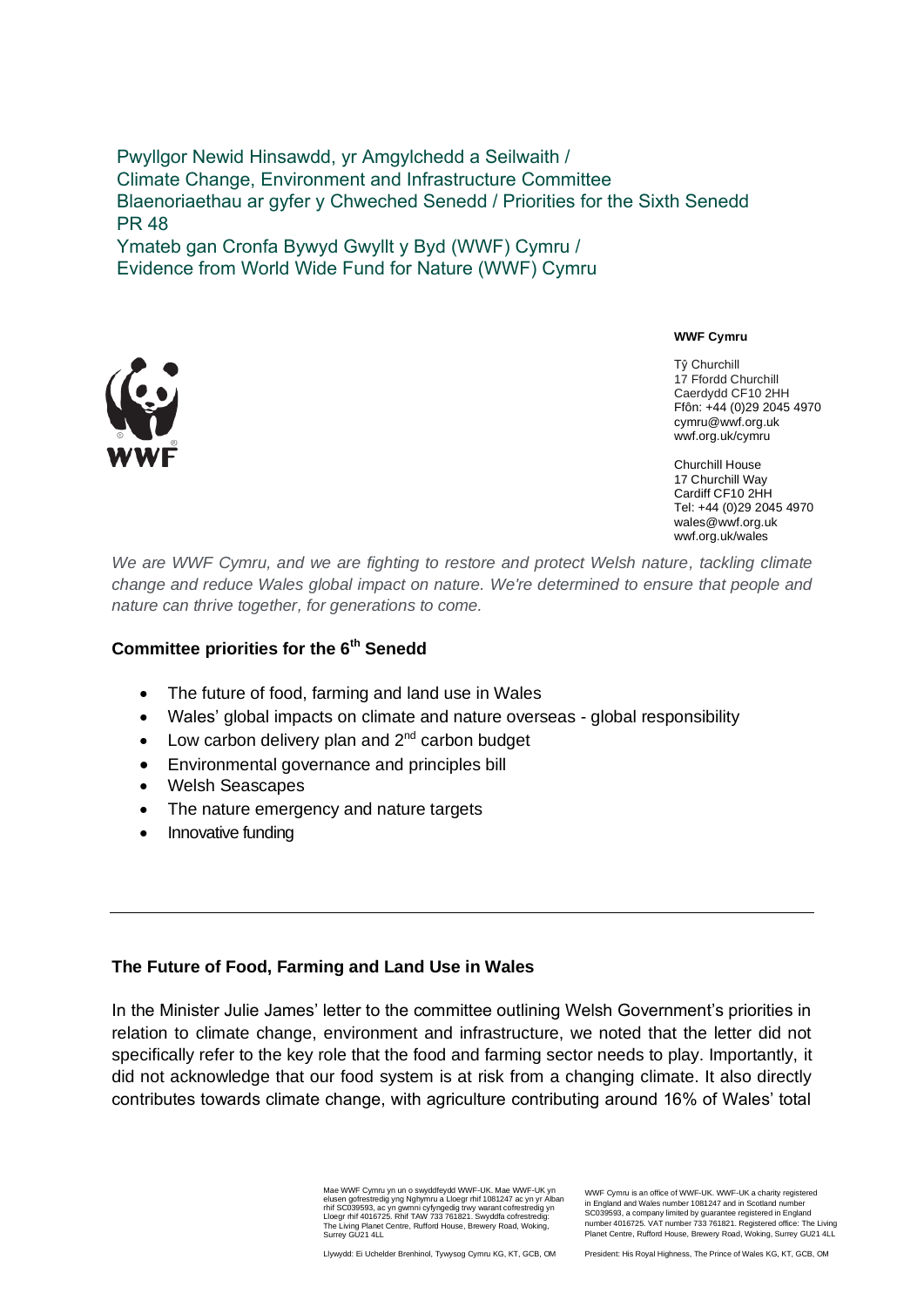greenhouse gas emissions<sup>1</sup>. Based on UK data, food manufacture, transport and retail emissions account for another 5.5%. Furthermore, unsustainable land use is one of the key drivers of biodiversity loss, with more than 80% of Wales' land utilised for agriculture. Crucially, our land is our biggest natural defence against climate change and it could be our biggest ally in restoring nature. We therefore believe that this committee has to consider within its priorities the crucial role of food and farming (from farm to fork – production to consumption), and land use.

The Legislative Programme confirmed that the Government plans to bring the Agriculture Bill to the Senedd in this Senedd year. This critical piece of legislation will shape our landscapes, ecosystems and rural communities for many years to come. WWF Cymru sees ecological resilience, food production and the long-term viability of farming in Wales as interdependent; a healthy environment underpins food production itself. For example, robust, healthy living soils are vital for the medium and long-term viability of Welsh agriculture and our food supply, as well as being crucial for carbon sequestration and biodiversity.

The Agriculture Bill must therefore respond to the triple challenge of delivering high quality sustainable food whilst restoring nature and getting to carbon net zero. The recent IPCC report adds significant context to this ambition and the Government will have to consider the new data and advice contained in the report closely alongside its work on the Bill. **With this in mind, WWF Cymru strongly recommends that the Climate Change, Environment and Infrastructure Committee request joint scrutiny of the Agriculture Bill and proposed Sustainable Farming Scheme, with the Economy, Trade and Rural Affairs Committee.**

The Ministers letter talks about the need to step up investment in resilient ecological networks and transformative change to reverse the loss of biodiversity. We agree, and believe that the Sustainable Farming Scheme will be crucial vehicle for this in incentivising local and strategic landscape scale nature creation/restoration interventions which respond to the nature and climate emergency.

# **Wales' Global Impacts on climate and nature overseas - Global Responsibility**

One of the key factors driving the global climate and nature emergency is deforestation and habitat loss. The International Panel on Climate Change is clear that without our forests, we will fail to limit global warming to 1.5°C. Wales needs to play its part by changing what it buys, consumes and invests in, since these choices can drive unethical practices and environmental degradation overseas.

Ensuring supply chains are fair, ethical and sustainable is important for a number of reasons, including Wales' obligation to establish itself as a Globally Responsible Nation in the Wellbeing of Future Generations Act for Wales. Wales has a responsibility to consider how its practices impact global habitats, but Wales also has an opportunity to demonstrate global leadership towards driving sustainability across commodity supply chains around the world.

<sup>1</sup> IPCC, 2021: Climate Change 2021: The Physical Science Basis. Contribution of Working Group I to the Sixth Assessment Report of the Intergovernmental Panel on Climate Change [Masson-Delmotte, V., P. Zhai, A. Pirani, S. L. Connors, C. Péan, S. Berger, N. Caud, Y. Chen, L. Goldfarb, M. I. Gomis, M. Huang, K. Leitzell, E. Lonnoy, J. B. R. Matthews, T. K. Maycock, T. Waterfield, O. Yelekçi, R. Yu and B. Zhou (eds.)]. Cambridge University Press. In Press.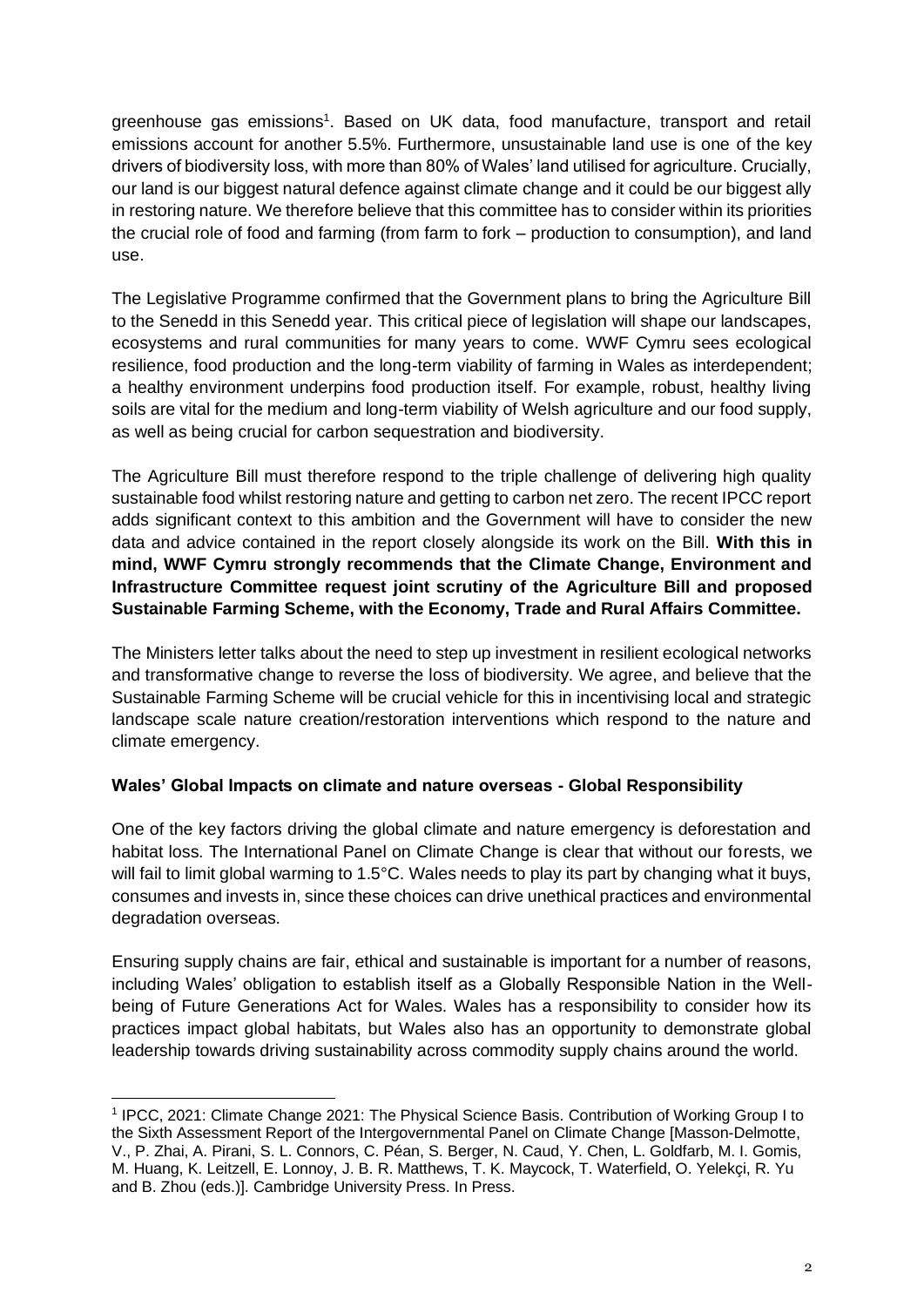More than 50% of global forest loss and land conversion is attributable to the production of agricultural commodities and forestry products demanded by consumers. Precious habitats like the Amazon are being burnt to clear land - rainforests are being destroyed to produce just a handful of commodities. Wales imports significant quantities of agricultural and forest commodities, some of which are driving deforestation and habitat destruction overseas. Whether that is commodities for the production of soymeal for livestock feed in Wales, palm oil used in everyday supermarket items, beef imported into Wales, cocoa used in many Welsh treats and desserts, or even rubber used to produce latex or car tyres.

WWF Cymru, along with RSPB Cymru and Size of Wales have formed a Deforestation Free Nation Partnership. We have commissioned research to provide data, for the first time in Wales, of the quantities of agricultural commodities: cocoa, palm oil, beef, leather, natural rubber and soy, and estimates of the quantities of forest commodities: timber, pulp and paper, that are imported into Wales. The report, to be launched in October this year, provides an analysis of Wales' demand for these agricultural and forest commodities that are driving deforestation and habitat conversion in the countries in which they are produced, contributing to biodiversity loss, greenhouse gas emissions and social issues.

The research confirms that an area equivalent to 40% of the size of Wales (823,000 hectares) was required overseas to grow Welsh imports of cocoa, palm oil, beef, leather, natural rubber, soy, timber, pulp and paper in an average year between 2011-2018. Crucially, 30% of the land used to grow Welsh imports of commodities is in countries categorised high or very high risk for social and deforestation issues. This means commodity supply chains supplying Wales in these countries risk deforestation, conversion of natural ecosystems and/or social issues, such as child or forced labour. The GHG emissions associated with the conversion of natural ecosystems and changes in land cover for the production of Welsh imports of soy, cocoa, palm and natural rubber total 1.5 million tonnes CO2 each year. This is equivalent to 4% of Wales' total estimated domestic and imported goods carbon footprint, or 22% of the GHG emissions from transport in Wales. However, this overseas impact is not accounted for in Welsh carbon budgets. There is a need for Scope 3 emissions to be accounted for i.e. emissions across the 'cradle-to-grave' supply chain of the product – from the extraction, production and transportation of raw materials, to the finished product's transportation to the customer, its use and its disposal.

The research is clear – if we are serious about tackling climate change and nature loss in Wales, we have to also address our overseas impacts. We would welcome committee scrutiny in relation to Wales and global responsibility.

## **Low carbon delivery plan and 2nd carbon budget**

We agree with the Minister on the need for the 2020s to be 'the decade of action' if we are to meet net zero by 2050. We also agree of the importance of the second Low Carbon Delivery Plan and carbon budget in working towards this 2050 objective. Given the new commitment to a 2050 net zero target, we want to see a tightening of targets and transparent, timebound pathways towards identifying them, particularly clear detailed pathways for agriculture and land use, as well as blue carbon (carbon captured by the ocean and coastal ecosystems through e.g. seagrass). We also want to see scope 3 emissions accounted for in carbon budgets. We are unclear as to whether Welsh Government will set sectoral emission targets in the second low carbon plan, and if they did, what the level of ambition would be and how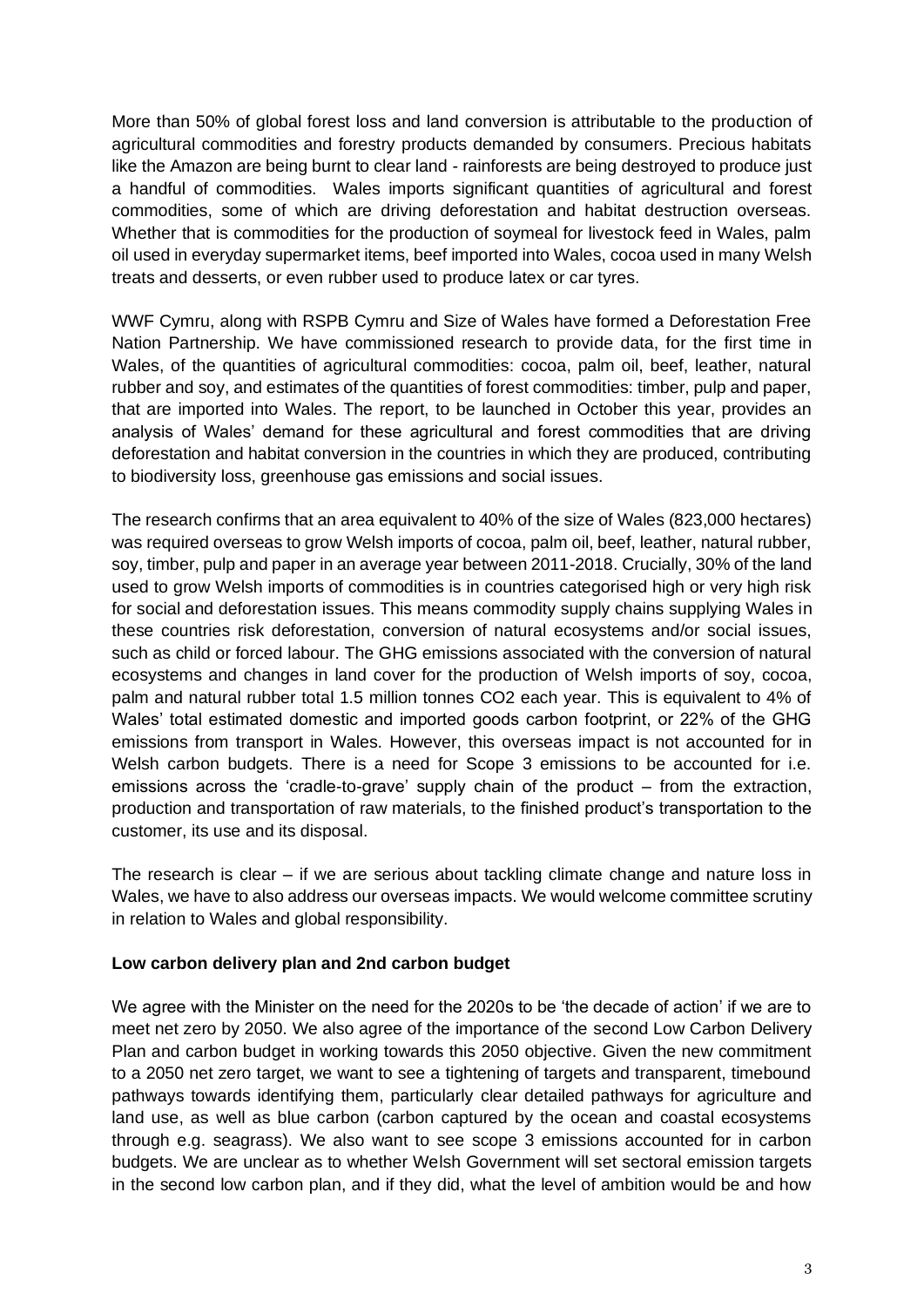they would get there. We believe there could have been more stakeholder engagement and co design of the second Low Carbon Delivery Plan which we believe is due to be launched in COP 26. We would therefore welcome immediate committee scrutiny on the second Low Carbon Delivery Plan and carbon budget.

## **Environmental governance and principles bill**

There needs to be a shift in priority to bringing forward the environmental governance and principles bill as it is crucial in establishing environmental governance arrangements and principles in Wales post Brexit. We were disappointed that this legislation was not included in the Welsh Government's legislative programme for the first year of this Senedd. While we welcome the appointment of the Interim Environmental Protection Assessor, we would stress that this appointment does not bridge the governance gap which arose on the UK's departure from the EU at the start of this year. It therefore does not diminish the urgency of legislating for the robust long-term arrangements needed to do so, as has been done or is near completion in all of the other UK countries. We would like scrutiny of this work to be prioritised, and allocated sufficient government resource now, to ensure that a bill can be laid early in the second year of the Senedd. We would stress our support for the next, urgent phase of development of policy and legislation to establish an independent environmental governance oversight body; enshrine a high level objective and core environmental principles to fill gaps left by EU withdrawal; and create a framework for statutory nature recovery targets.

## **Welsh Seascapes**

Julie stated in her letter to the committee "Our vision for our seas is that they are clean, healthy, safe, productive, and biologically diverse. Wales has important marine habitats, such as seagrass forests and saltmarshes. Our approach is structured around assessment, protection and management, and restoration. Effective marine planning for, and regulation of, new development is crucial to enabling sustainable marine sector growth, particularly for the development of marine energy projects to contribute to net zero".

There is a need for this committee to scrutinise Welsh Government plans in relation to Wales' marine environment. In the Programme for Government there is a particular commitment to develop a scheme to restore seagrass and saltmarsh. Committee scrutiny should focus on how they intend to develop the scheme and how much money they are resourcing it with. We believe the Welsh Government should be leading and co-ordinating coastal habitat restoration efforts, with incorporation of seagrass restoration & expansion, and ambition to develop seaweed opportunities for example as agricultural feed and food products.

## **The nature emergency and nature targets**

This is a crucial period for biodiversity at a global level, with the Convention on Biological Diversity likely to take place next year in China having been postponed this year. The hope is that this conference will achieve for biodiversity what can hopefully be achieved for the climate at COP26 in Glasgow. If the Welsh Government is serious about addressing the nature crisis in Wales it will need to continue to show leadership, to support ambitious global targets to restore biodiversity and to commit to embedding targets in domestic law. This will provide crucial accountability and focus Welsh Government's attention on achieving the targets and milestones, in the same way we have seen happen on climate. Along with RSPB and WEL